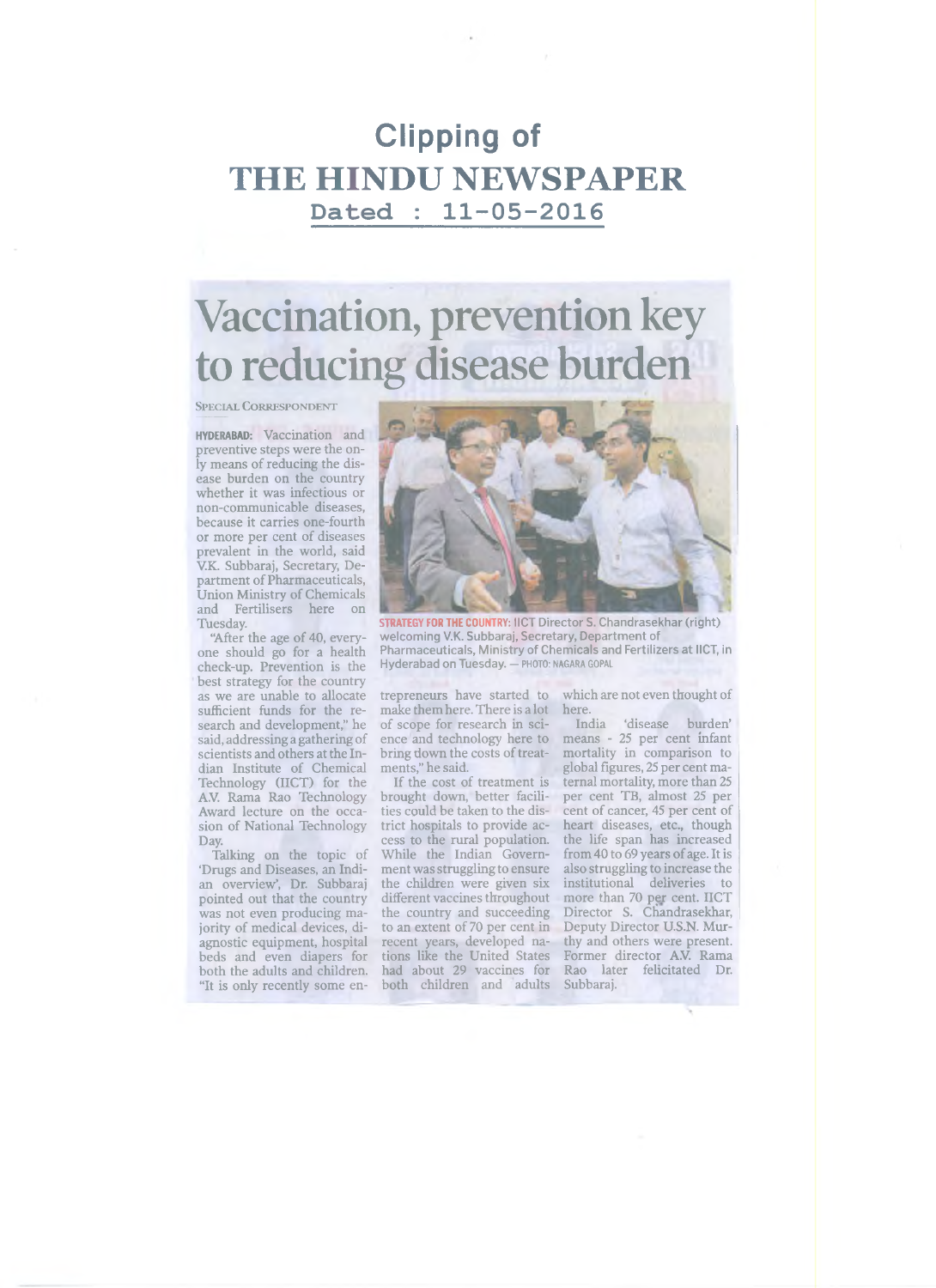## **Half a million people die due to cancer every year in India**

#### **PTI**

May 10, 2016

Hyderabad, May 10 (PTI) Half a million people die of cancer annually in the country due to lack of proper mechanism to identify the disease and necessary medical facilities to treat the terminal illness, V K Subburaj, Secretary Department of Pharmaceuticals, said today.

Delivering a lecture at CSIR-Indian Institute of Chemical Technology here, Subburaj said there are only 20,000 beds available for treatment of "psychiatric problems" against the requirement of 10 million.

"Every year one million cancer cases are identified. Half of them die even before the disease is identified or diagnosed. We should focus (on) developing science and technology that would help reduce cost for the patients," he said.

"Cancer cases and cardiovascular cases are killing our economy (in terms of treatment cost)," he said in his lecture titled "Drugs and Diseases: An Indian Overview".

Subburaj said as many as 25 lakh patients suffering from cardiovascular problems need surgical interventions every year whereas the current infrastructure provides facility for only 2.5 lakh patients.

He asked the scientist community to focus more on developing technologies for noncommunicable diseases such as diabetes.

According to him, 80 per cent of the district headquarters in the country do not have psychiatrists and there is shortage of two million MBBS doctors as on today.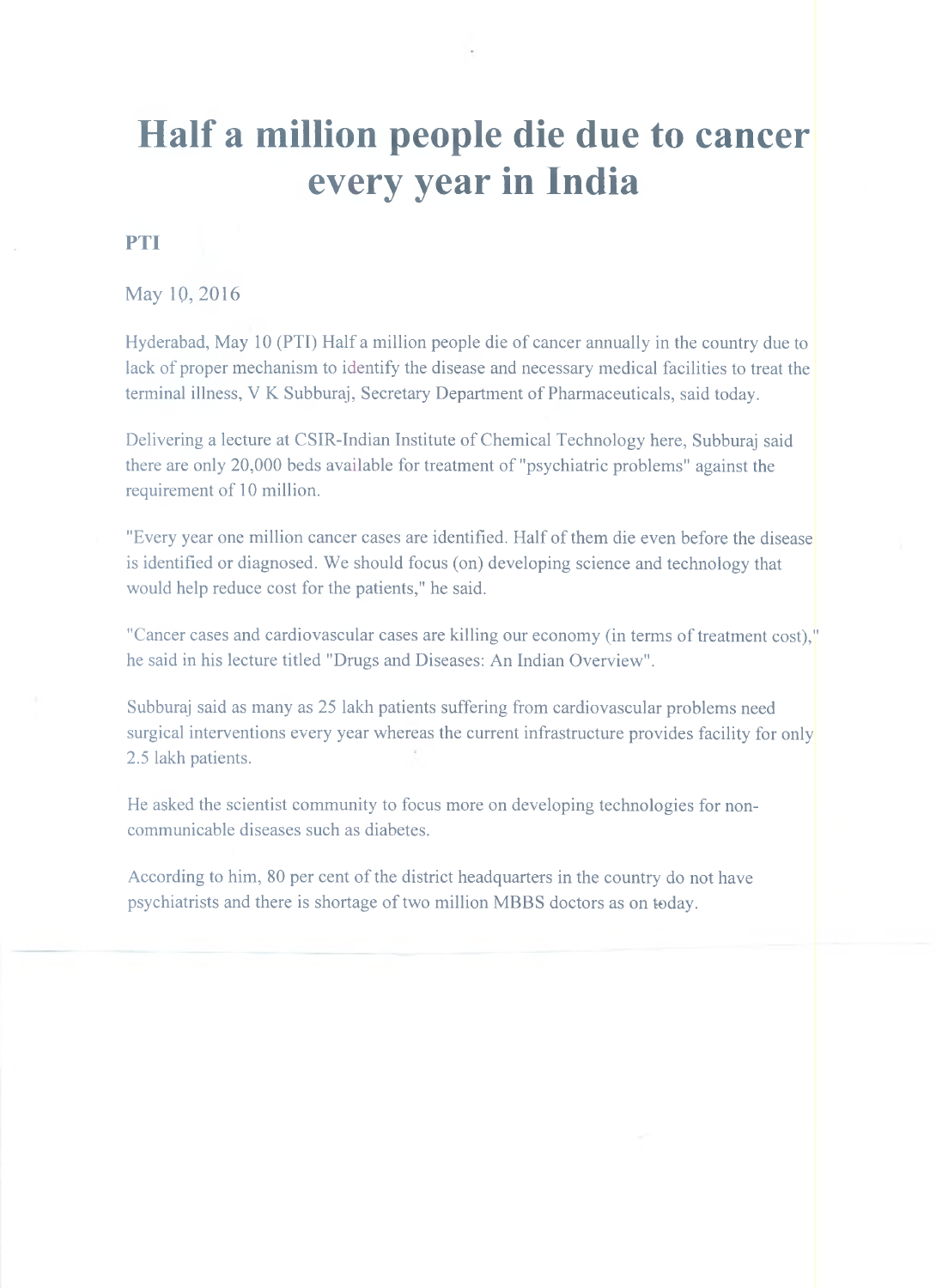#### **Clipping of EENADU NEWSPAPER** Dated : 11-05-2016

# 'వైద్య పలికరాలను మనమే రూపాందించుకోవాలి'

రసాయనాలు, ఎరువుల శాఖ ఫార్శస్యూటీకల్స్ విభాగ కార్యదర్శి దా.వి.కె.సుబ్బురాజు



సుబ్బురాజుకు నగదు లవార్డు అందజేస్తున్న సంచాలకుదు చంద్రశేఖర్

ఆయన మాట్లాడుతూ వైద్యపరికరాల కోసం జపాన్ లాంటి న్నారు. దేశవ్యాప్తంగా దాదాపు 25 లక్షల మంది ఉన్న టీబీ దేశాలపై ఆధారపడుతున్నామని.. దేశంలో 3 బిలియన్ డాలర్ల - రోగులకు సరిపడా వైద్యం అందటం లేదని ఆయన చెప్పారు. మార్కెట్ ఉందని తెలిపారు. చిన్న పరిశ్రమల ద్వారా వైద్య వైద్యుల సంఖ్య పెరగాలని.. నాణ్యమైన విద్య అవసరమని పరికరాలను తయారు చేసుకుంటే ఉపాధి పెరిగే అవకాశం పేర్కొన్నారు. ఐసీసీటీ సంచాలకుడు డా.చంద్రశేఖర్, మాజీ ాతం చిన్నారులకు టికాలు అందించలేని స్థితిలో ఉన్నామ*్త.* కెలజ తదితర శాస్త్రవేత్తలు విద్యార్థులు పాల్గొన్నారు.

ఉంటుందని సూచించారు. ఇప్పటికి కూడ దేశవ్యాప్తంగా  $50$  సంచాలకుడు ఎ.వి.రావు, శాస్త్రవేత్తలు యూఎస్ఎన్ మూర్తి,

రూపొందించుకోవడానికి కావాల్సిన సాంకేతిక పరిజా నాన్ని పెంచుకోవాల్సిన అవ సరం ఉందని కేంద్ర రసాయి నాలు, ఎరువుల మంతిత్వ శాఖలో ఫార్మాస్యూటికల్స్ విభాగ కార్యదర్శి డా.వి.కె. సుబ్బురాజు అన్నారు. మంగ ళవారం తార్చాకలోని ఐఐసీ టీలో జాతీయ టెక్నాలజీ దినో తృవం సందర్భంగా ఆయనకు ఎ.వి.రావు టెక్నా లజీ నగదు అవార్తును అంద జేశారు. ్ కార్యక్రమంలో

లాలాపేట, నూస్*టు*డే: దేశంలో వైద్యపరికరాలను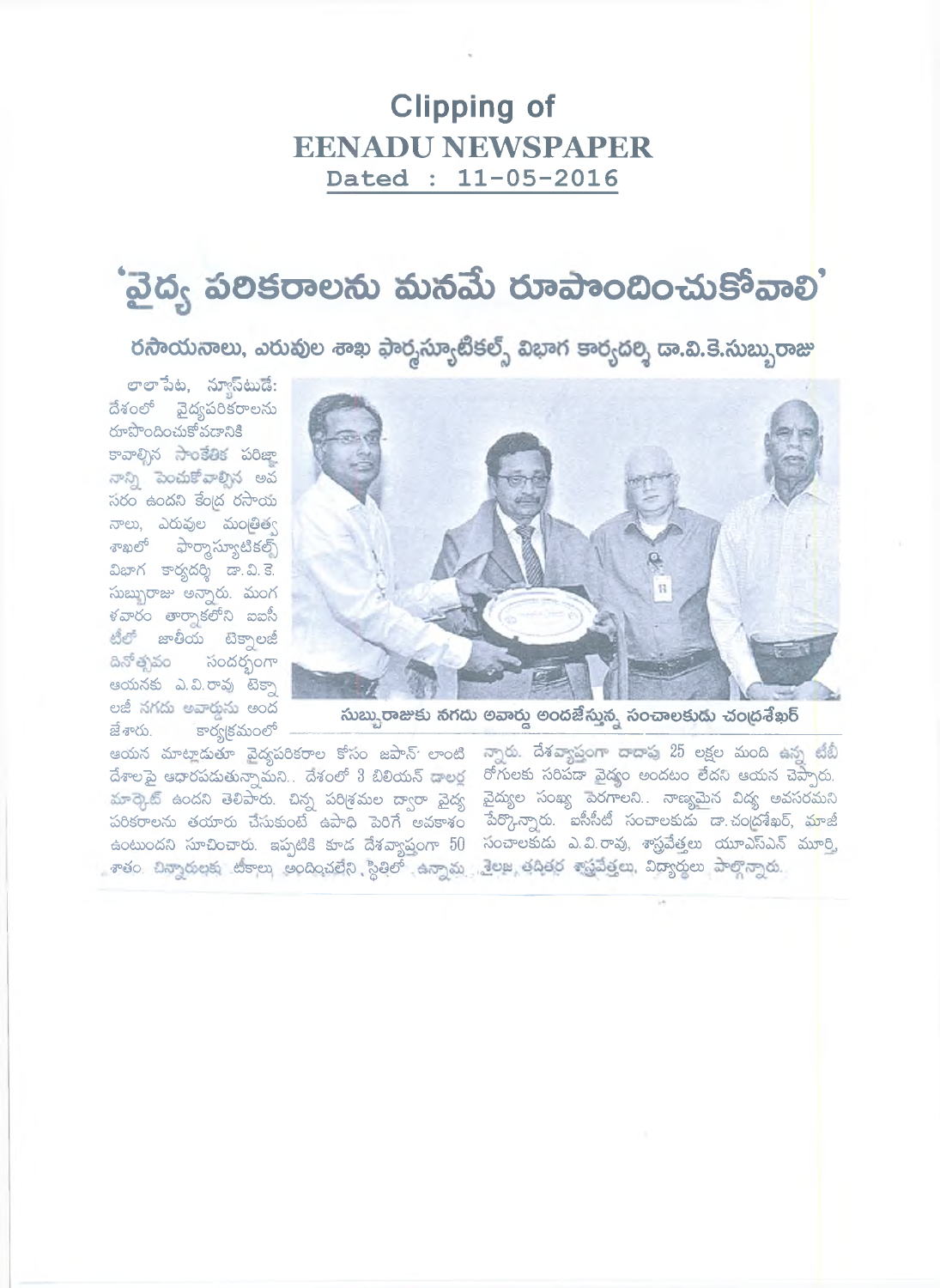#### **Clipping of NAMASTE TELANGANA Telugu Daily** Dated : 11-05-2016

ನಾಂತೆತಿಕ ಏಲಿಜ್ಞಾನಾನ್ನಿ ಎಂವಾಲಿ

ఐఏఎస్ అధికారి డాక్టర్ సుబ్బురాజ్



ఐఏఎస్ అధికాలి డాక్టర్ సుబ్బురాజీను సన్కానిస్తున్న ఐఐసీటీ శాస్త్రవేత్తలు

తార్నాక, మే10: పెరిగిన జనాభాకు అనుగుణంగా అత్యవసర సేవలను మరింత బలోపేతం చేసేందుకు సాంకేతిక పరిజ్ఞానాన్ని పెంపొందించుకోవాల్సిన అవసరం ఉందని ఫార్మసిటికల్స్, ఎరువుల శాఖ కార్యదర్శి డాక్టర్ వీకే సుబ్బురాజ్ అన్నారు. మంగళవారం తార్నాకలోని ఐఐసీటీలో సీనియర్ శాస్త్రవేత్త డాక్టర్ ఎ.వి రామా రావు సమక్షంలో సాంకేతిక పరిజ్ఞాన దినోత్సవం సందర్భంగా ఔషధాల తయా రీ–వ్యాధుల నియంత్రణకు తీసుకోవాల్సిన జాగ్రత్తలపై సెమినార్ను ఏర్పాటు చేశారు. ఈ సందర్భంగా ఆయన ముఖ్యఅతిథిగా పాల్గొని తన సందేశాన్ని అంద జేశారు. రోగులకు అనుగుణంగా వైద్య, ఔషధాల పంపిణీ సేవలను విస్తృతం చేయ డంలో ఇప్పటికీ వెనకబడి పోతున్నామని ఆవేదన వ్యక్తం చేశారు. గుండె, మధు మేహం, హెచ్ఐవీ, మతిస్థిమితం లేనివారితో పాటు రోడ్డుప్రమాదాల బారినపడి అనేక మంది వైద్య సేవల కోసం ఎదురు చూస్తున్నారన్నారు. పూర్తిస్థాయిలో ఔష ధాలను అందించేందుకు సరైన సమయాన్ని వెచ్చించలేకపోతున్నామని, రోగి వరకు చేరేంత వరకు తీ<sub>l</sub>వ ఆలస్యానికి గురై మృత్యువాత పడుతున్న సంఘటనలు నెలకుంటున్నాయన్నారు. ఈ కారణంగా ఇతర దేశాలపై ఆధారపడాల్సిన అవసరం ఏర్పడుతుందన్నారు. లక్షలాది మంది రోగులను వైద్య సేవలను సకాలంలో అందించాలంటే మెరుగైన శాస్త్ర సాంకేతిక పరిజ్ఞానాన్ని బ్రవేశపెట్టాల్సిన అవసరం ఉందన్నారు. ఈ సెమినార్లో ఐఐసీటీ డైరెక్టర్ డాక్టర్ చంద్రశేఖర్, సీనియర్ శాస్త్ర వేత్త డాక్టర్ యుఎస్.ఎన్.మూర్తి, డాక్టర్ డి.శైలజా తదితరులు పాల్గొన్నారు.